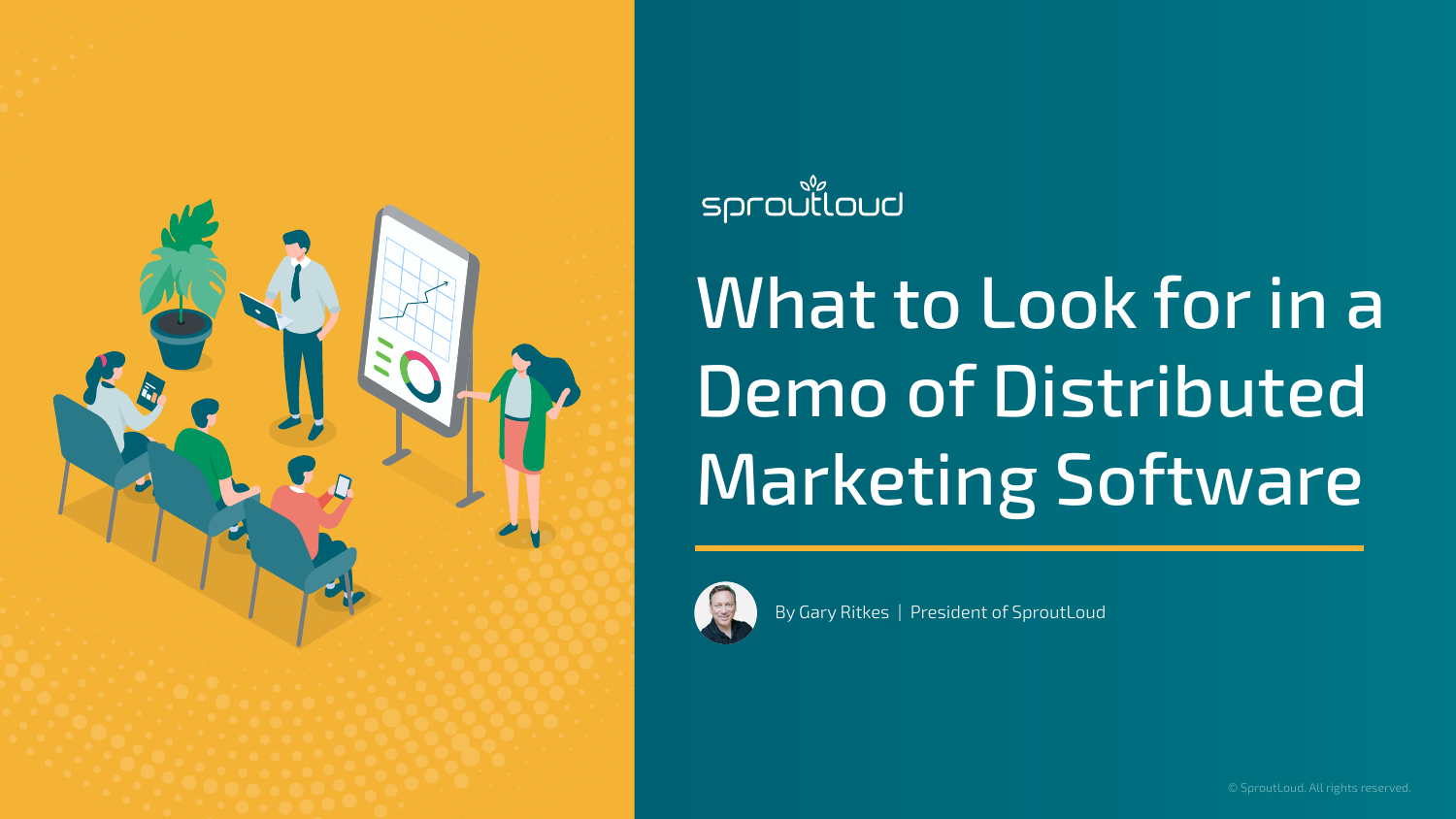Participating in a Demo is an opportunity to gain insight before taking the next step in evaluating Distributed Marketing software providers. Demos are an effective way to compare software solutions and to determine whether a provider's offering and process is capable of meeting your brand's challenges. And to get the most out of a Demo, it helps to know what should be covered. Here are five key areas to watch for:



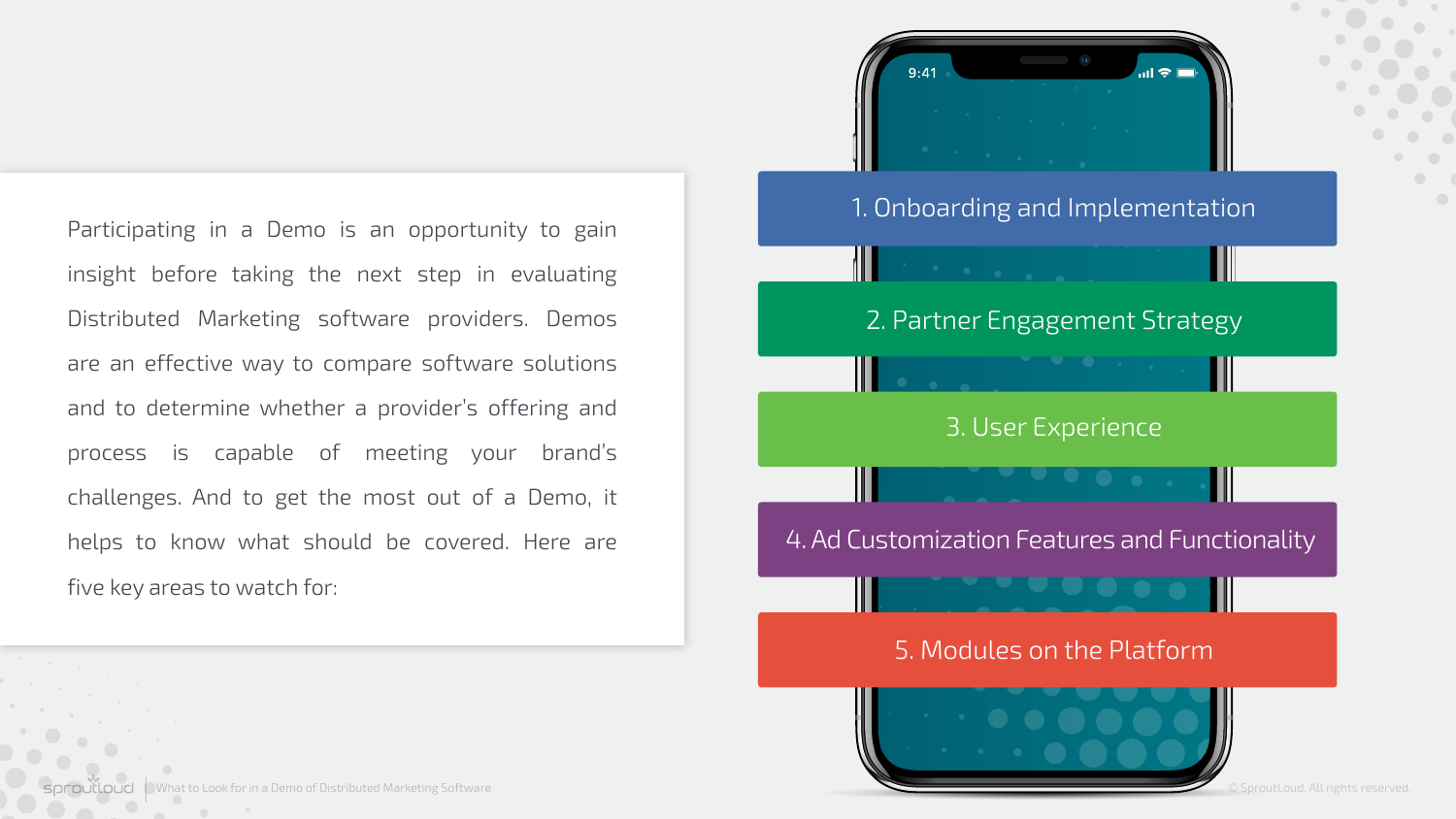Leading Distributed Marketing solutions provide current-user references. Talking with references offers the chance for greater visibility on what to expect:

### 000 Onboarding and Implementation

Choosing the right Distributed Marketing software solution for your business requirements isn't only about the software itself. Less tangible than the software is how your provider is going to properly steward your company through the Discovery process to re-confirm what you purchased and set the parameters for onboarding and implementation. An experienced provider will do all the heavy lifting, while effectively and efficiently guiding you to launch. 1

How did the Distributed Marketing provider manage this process with your company?

Was the process from onboarding to launch easy or difficult for your team?

Were there tools in place for collaboration between your team and the Distributed Marketing provider?

Does your team's experience with the software reflect what you were told during the sales process?

Did you hit your goals?

Did you feel it was a success?

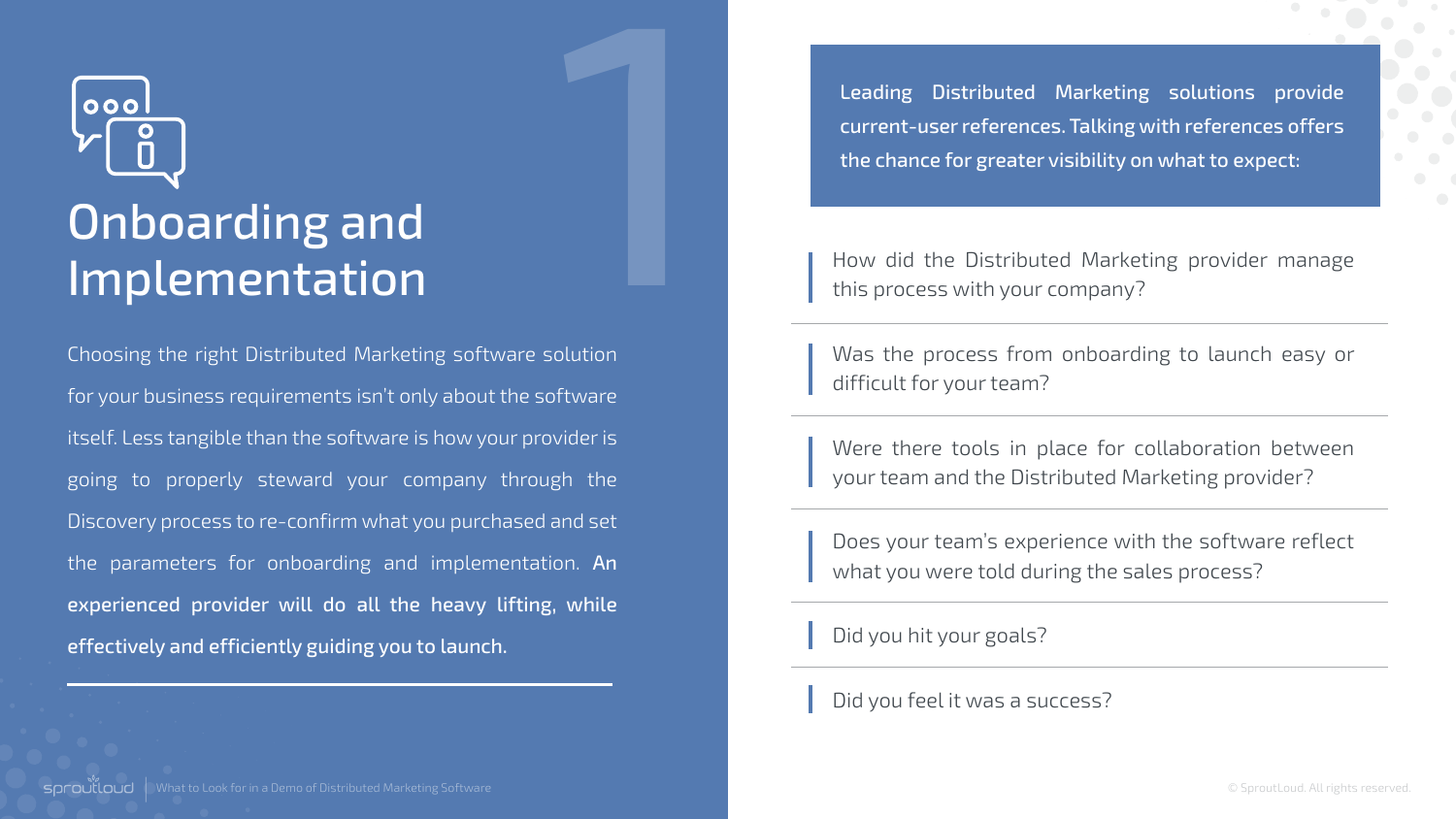The Demo should give you insight on whether the Distributed Marketing provider has a proven and effective partner engagement strategy. Too often engagement strategy is an afterthought. Some brands may believe they should own the communication delivery to their partner network of local retailers, resellers, dealers and distributors.

What to Look for in a Demo of Distributed Marketing Software sproutloud

External Yet, in our experience working with leading brands,<br>
it is an enormous advantage to the brand when<br>
engagement and execution are handled by the<br>
software provider.<br>
Collaboration between the brand and the provider it is an enormous advantage to the brand when engagement and execution are handled by the software provider.

Collaboration between the brand and the provider is, of course, essential—especially regarding messaging and the timing of partner communication. Consider how much time and work this would save your brand team if partner engagement were handled by a leading Distributed Marketing software provider. Having the right experts at the helm is critical, because the deployment and execution of partner engagement can make or break a successful launch.

# Partner Engagement Strategy

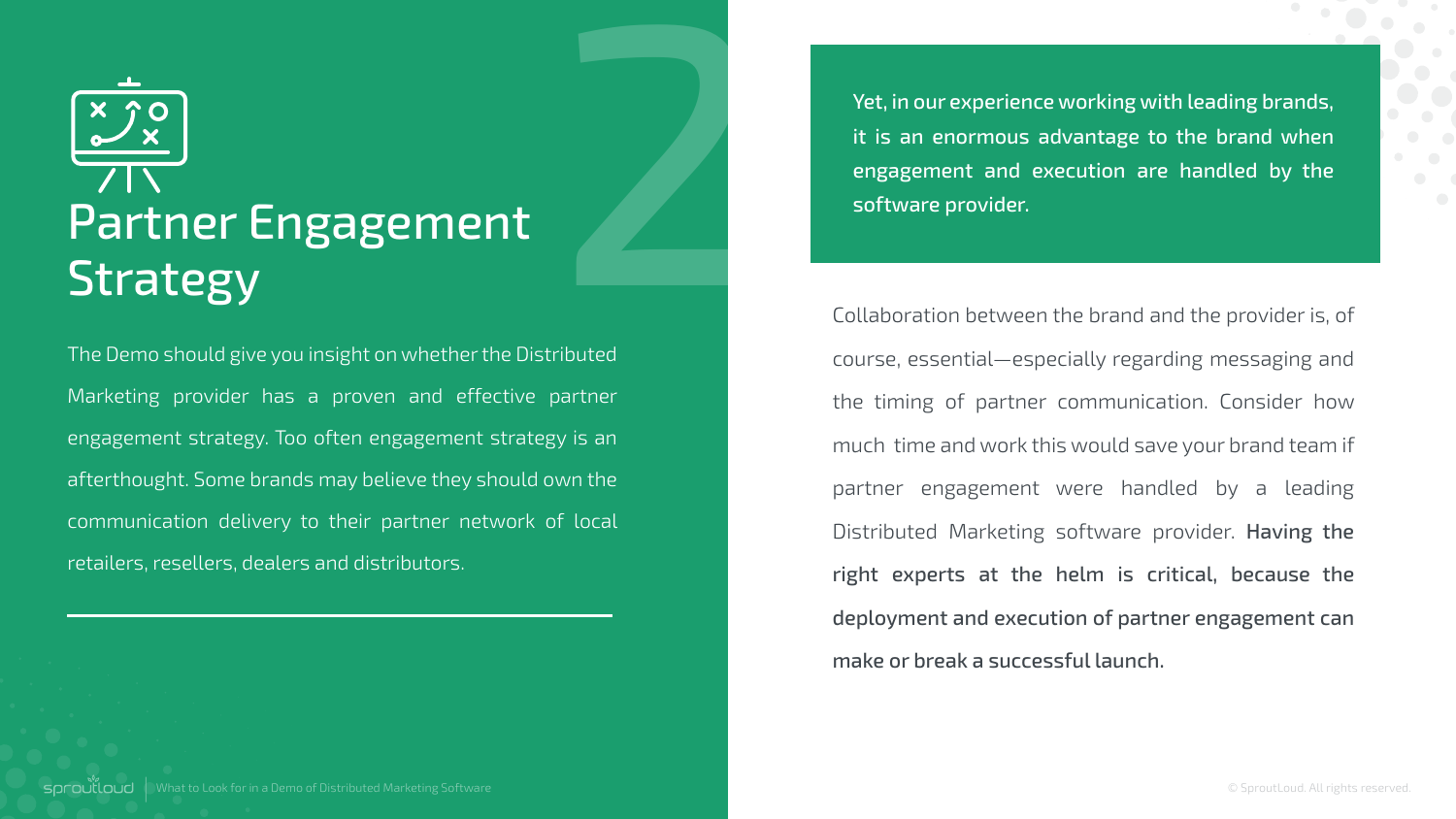

#### User Experience

Will partners receive communication about the platform in advance, so they know what to expect?

Are partners given documents explaining what they are being offered?

Do partners have access to short videos that illustrate what their user experience will look like?

Whether the partner engagement strategy is successful or not is often largely dependent on the user experience. It's important for a Demo to cover how the Distributed Marketing provider plans to ensure your partners have a high-quality experience from the start. If the provider doesn't address it, here are some questions you should ask: 3

Can partners attend training webinars to help them get started?

What makes the platform user friendly and intuitive?

What's available to help partners navigate the platform?

How easily can they tap expert support while they're on the platform?

Is the platform equipped to capture partner feedback? If so, how?

Does the software platform have a comprehensive search functionality, deep linking and share links to help partners find answers or assets quickly?

How does the platform handle permissions for users and assets?

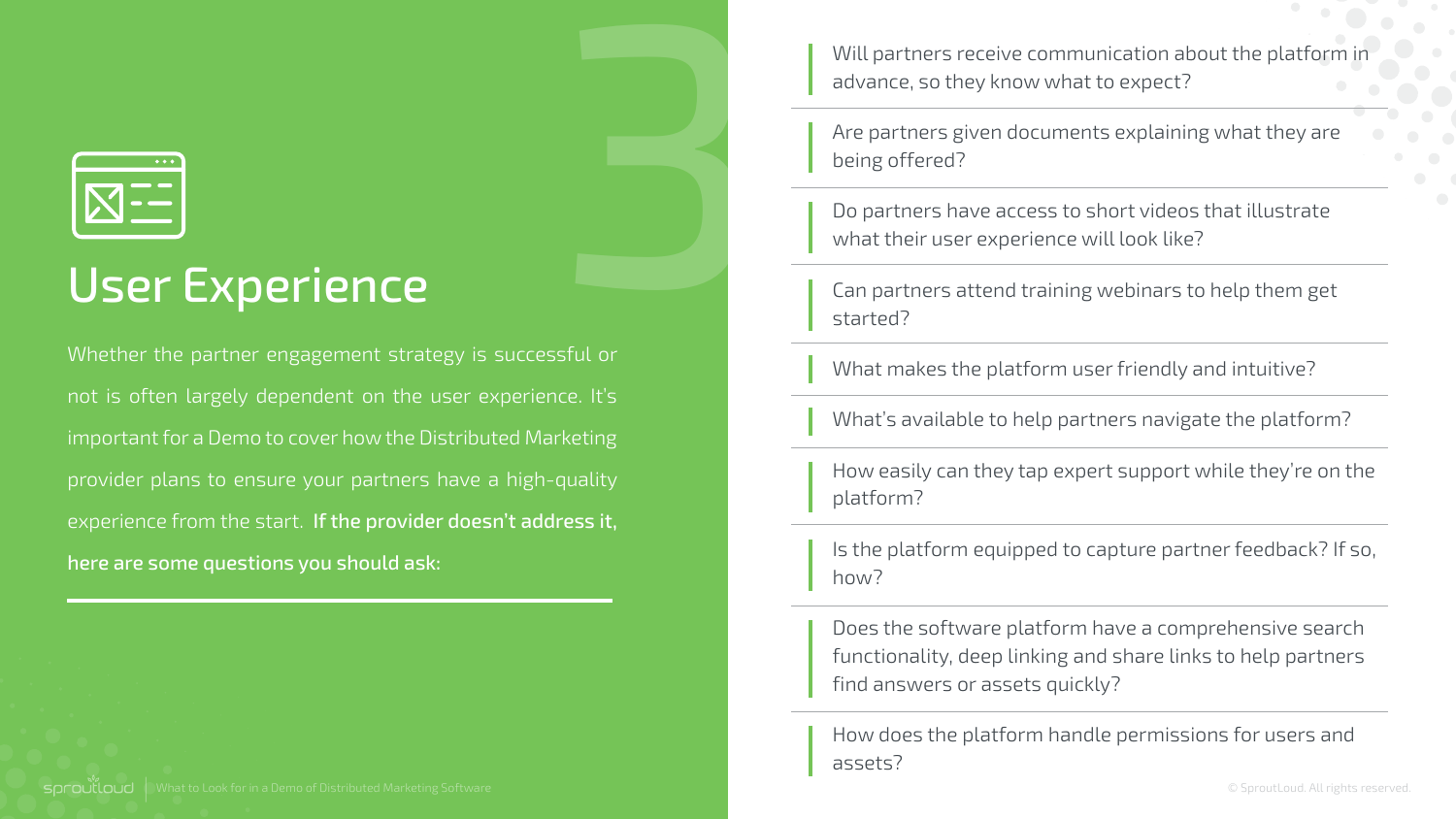Any Demo with a Distributed Marketing software vendor should address ad customization features and functionality. While you may have an idea of how the customization process should work, let the vendor solution for this, so you can evaluate whether the explanation, features and benefits described will drive results for your brand. It is critical to provide your prospective vendors with a wide array of your current assets, so they can conduct an audit and offer feedback and recommendations to improve the end user experience with ad customization. Experienced software providers are knowledgeable about a wide variety of ad customization requests and how to handle them. The Demo is the perfect moment to find out if the software allows for different types of ad customizations, including:

Data-driven customization: Instantly auto-populate changes to ads — such as featured products, images, descriptions, pricing or promotional offers — across hundreds of templates, where parameters are set by the brand, and partners easily choose from a menu of pre-approved options.

Themes: Consolidate advertising templates to make it simple for partners to select photos and color schemes tailored to a given geographic region or season or promotional offer.

Form-filling customization: Localize ads with custom changes to text and photos, ranging from minimal to extensive revisions.

Dependent selects: This involves automatic form-filling customization, where a single revision activates a series of related changes. For example, selecting a different product name in a menu options would automatically trigger a series of other customizations, such as the headline, product sku, and image. Essentially, the end user can quickly build a customized template thanks to rules that are preset when the template is programmed in the back-end of the platform.



# Ad Customization Features and Functionality 4

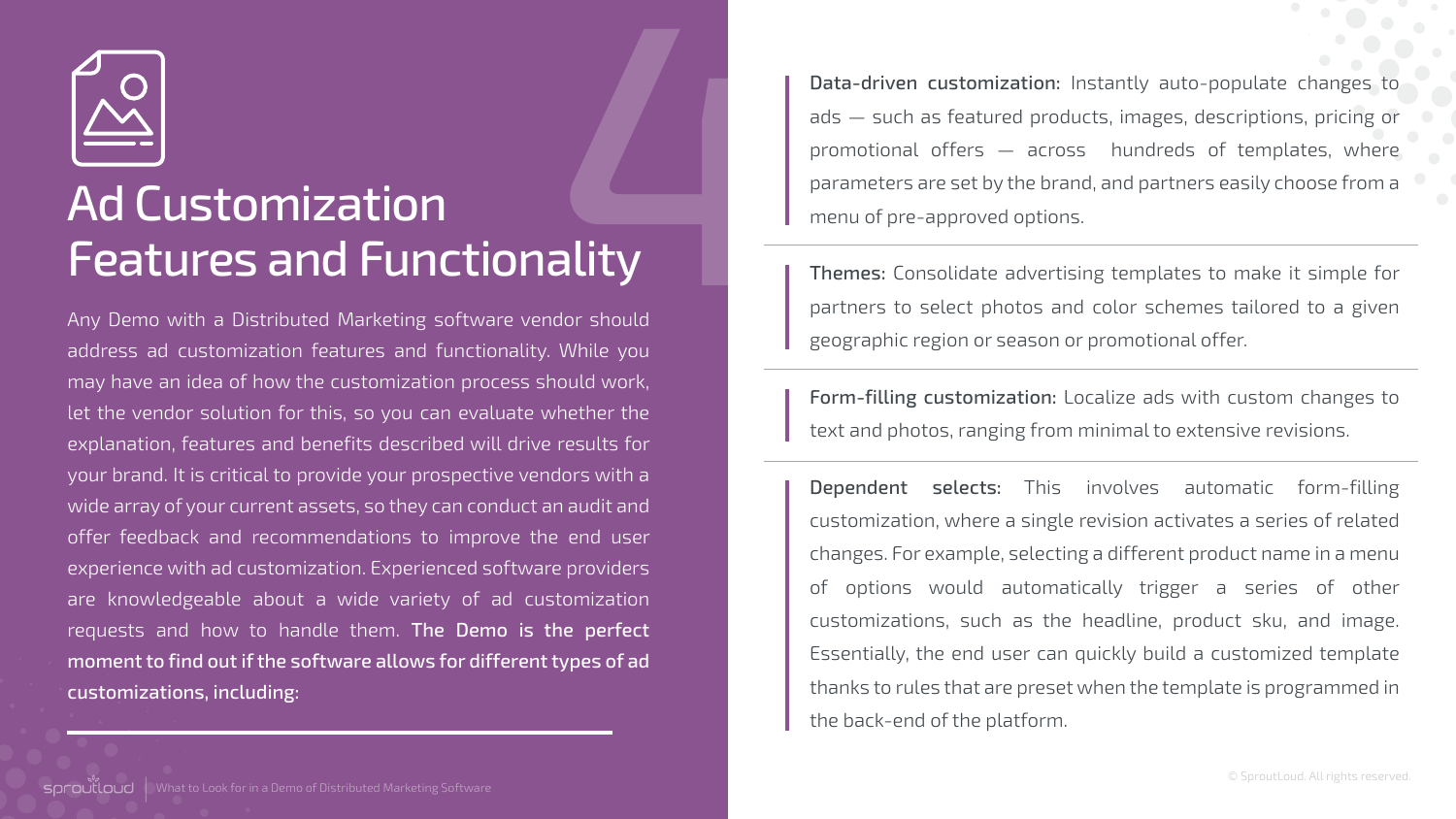## Modules on the Platform

Before the Demo begins, the Distributed Marketing software vendor should have a solid understanding of the challenges your brand needs to resolve, whether you're focused on a single pain point and aiming to evolve your local marketing program. Is your brand replacing an existing platform provider or multiple platforms cobbled together by your existing provider or internal IT teams? What is the user experience like today and how can you make it easier in the future? All of this comes into play when you consider how you may evolve your program over time. Having a "modular" architecture right out of the box will help you phase out your entire deployment with consideration for the end users in your partner network, without overwhelming them. of tware<br>State<br>Solution<br>Solution



Any vendor offering you a Demo should be cognizant of how valuable your time is. That's why the Demo should be designed to answer your brand's most pressing concerns and give you a sneak peak at what working with that vendor would be like. Giving the vendor information in advance about your brand's goals and challenges will help make the most of your time and theirs. It's a chance to find out how the software provider problem-solves and if they're responsive to your questions and concerns. Can they give you both a global view of the process and clarity on the specifics that matter most to your brand? Knowing what to expect in a Demo with a leading software provider brings you one step closer to finding the right Distributed Marketing software platform for your brand.

During the Demo, ask about specific modules, such as list management, call tracking, funds management, claims and reimbursement, media buying, Co-Op Advertising, and analytics — to ensure that the software provider's capabilities can meet your brand's expectations.